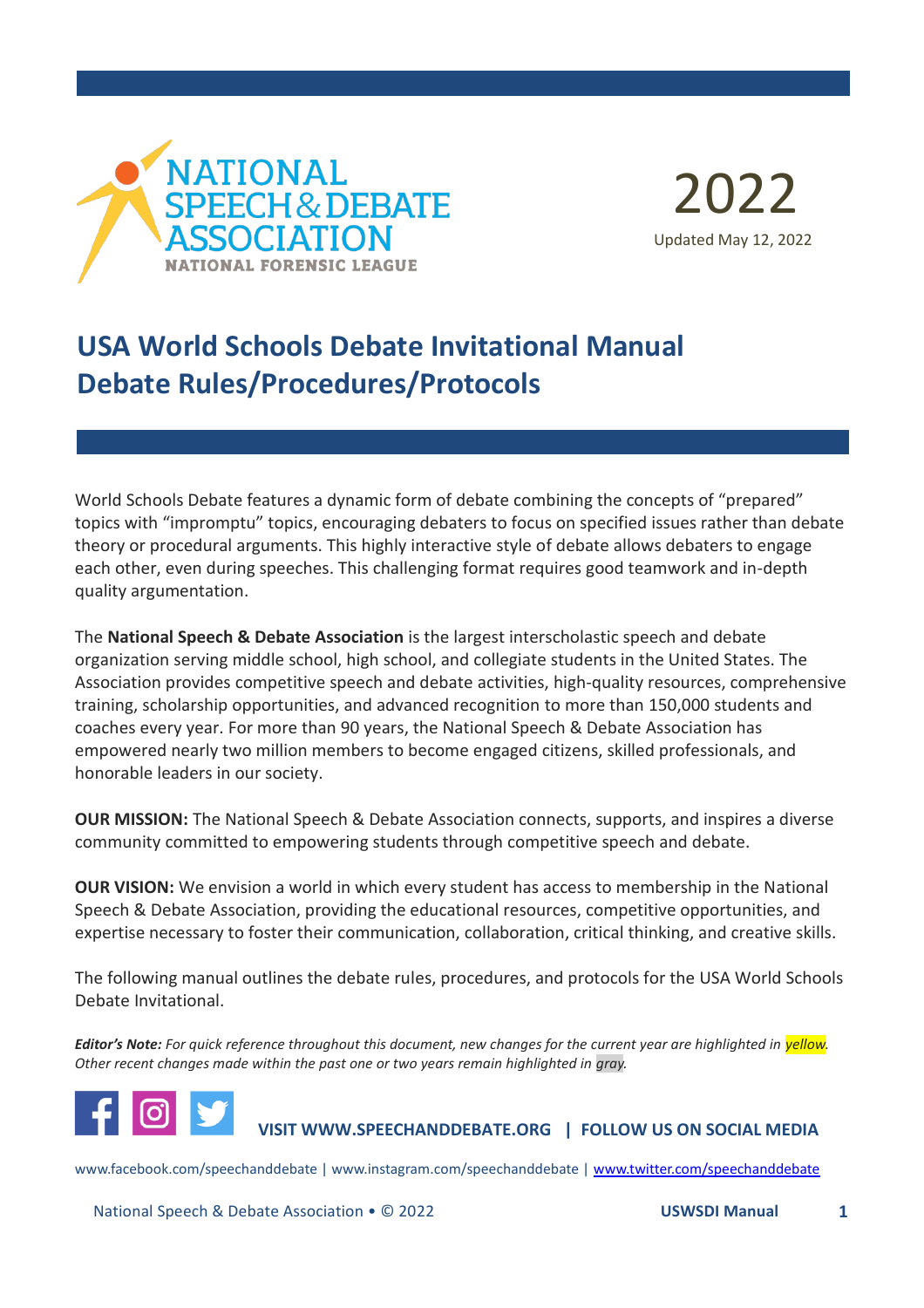#### **1. The Status of These Rules**

**1.1** These rules govern the 2022 United States World Schools Debate Invitational (USWSDI) held by the National Speech & Debate Association as part of its National Speech & Debate Tournament.

**1.2** The Executive Director of the National Speech & Debate Association is empowered to make reasonable and defensible extrapolations of these rules, the bylaws, or official tournament rules to ensure a fair, accurate, efficient, and enjoyable tournament experience consistent with the mission of the National Speech & Debate Association. The Executive Director may appoint an Ombudsperson or Chief Adjudication Panel to make initial rulings on his or her behalf. Decisions of the Executive Director are final.

# **2. Eligibility of Participant**

# **2.1** Teams

**2.1.1** A team shall have at least three (3) and no more than five (5) members.

**2.1.2** Each NSDA district may enter up to two teams to the National Tournament**.**

**2.1.3** Each team must furnish one judge. The judge may not be entered into any other judging pool at the National Tournament. This judge must be available for the entirety of the tournament.

# **2.2** Age

**2.2.1** A member of a team:

**2.2.1.1** Must be an active member at an active member school of the National Speech & Debate Association at the high school level; or

# **2.2.1.2** Must

a. Be from a country other than the United States and attending with that country,

b. Have reached their 14th birthday by the first day of debates at the National Speech & Debate Tournament, AND

c. Not have reached their 20th birthday by the day of the Final at the National Speech & Debate Tournament.

# **2.3** Education Status

**2.3.1** All students competing in the USWSDI must be enrolled at a secondary school. Recent graduates of a secondary school may compete if that graduation occurred between January 1 and the start of the competition in a given year.

**2.3.2** No student who has graduated from secondary school and is now enrolled and attending post secondary classes may compete in the USWSDI.

#### **3. Format**

**3.1** Teams in a Debate

**3.1.1** In a debate there are two teams.

**3.1.2** One team proposes the motion for debate; the other team opposes it.

#### **3.2** Speakers in a Team

**3.2.1** For each debate, there are three speakers.

**3.2.2** Before a debate begins, each team must inform the chairperson of the names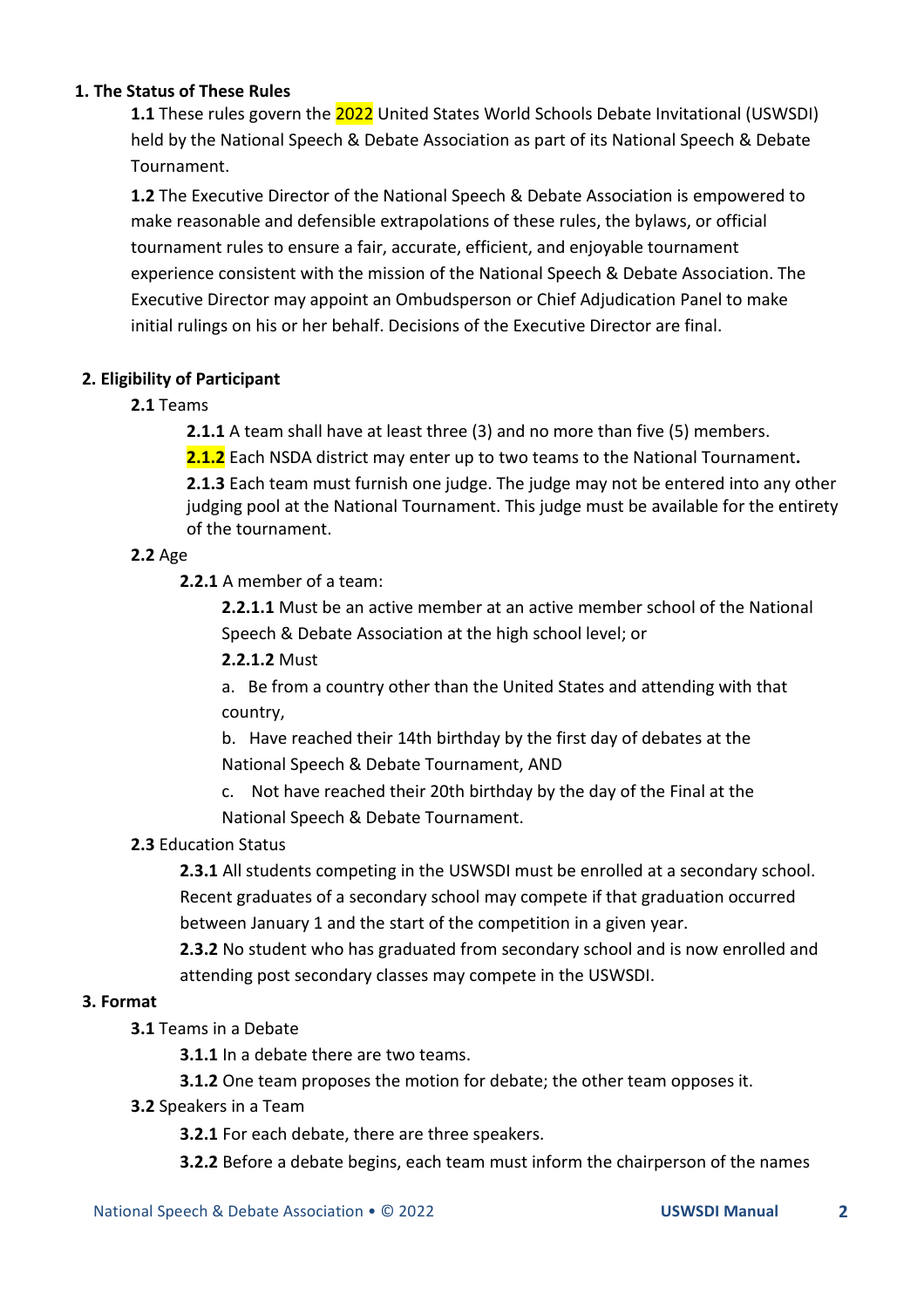of their three speakers, the Reply speaker, and the order in which they will be speaking. **3.2.3** The only persons who may speak in a debate are the three speakers for each team announced by the chairperson at the start of that debate.

**3.2.4** Each speaker gives only one constructive (substantive) speech.

**3.2.5** After each speaker has spoken, the first or second speaker for each team gives a reply speech, with the opposition reply going first and the proposition reply second.

## **3.3** Timing of Speeches

**3.3.1** The speaking time for substantive speeches is 8 minutes and for reply speeches is 4 minutes.

**3.3.2** The judge shall provide time signals for each speech.

**3.3.3** In addition to the time signals provided by the judge, team members may give time signals to a speaker provided that the signals are discreet and unobtrusive.

**3.3.4** Speakers may also keep their own time, but the timing of the judge is the official time.

#### **3.4** Interruptions

**3.4.1** During a substantive speech (an 8-minute speech) a competitor from the opposite team may rise or verbally interrupt that they wish to offer a Point of Information.

**3.4.2** A Point of Information may be a question or a statement.

**3.4.3** The first full minute of a substantive speech and the last full minute of a substantive speech are considered protected time. No Points of Information may be given during this time.

**3.4.4** The speaker may choose to accept a Point of Information or to reject or waive down a Point of Information.

**3.4.4.1** Rejection can take the form of an obvious hand gesture or a verbal comment from the speaker.

**3.4.5** Speakers are discouraged, though not prohibited from:

**3.4.5.1** Offering Points of Information that exceed 15 seconds.

**3.4.5.2** Rising more frequently than every 20 seconds during unprotected time to offer Points of Information.

**3.4.6** There are no other interruptions in the flow of debate. Teams have no preparation time once the debate begins, nor is there any time dedicated to questioning speakers or providing cross-examination.

# **3.5** Communication

**3.5.1** During a debate, speakers may not communicate with their coach, other team members who are not speaking in that debate, or any person in the audience.

**3.5.2** Debaters who are speaking in that debate may communicate with one another quietly.

#### **4. The Schematic**

**4.1** Preliminary Rounds

**4.1.1** Every team shall debate six other teams in the preliminary rounds.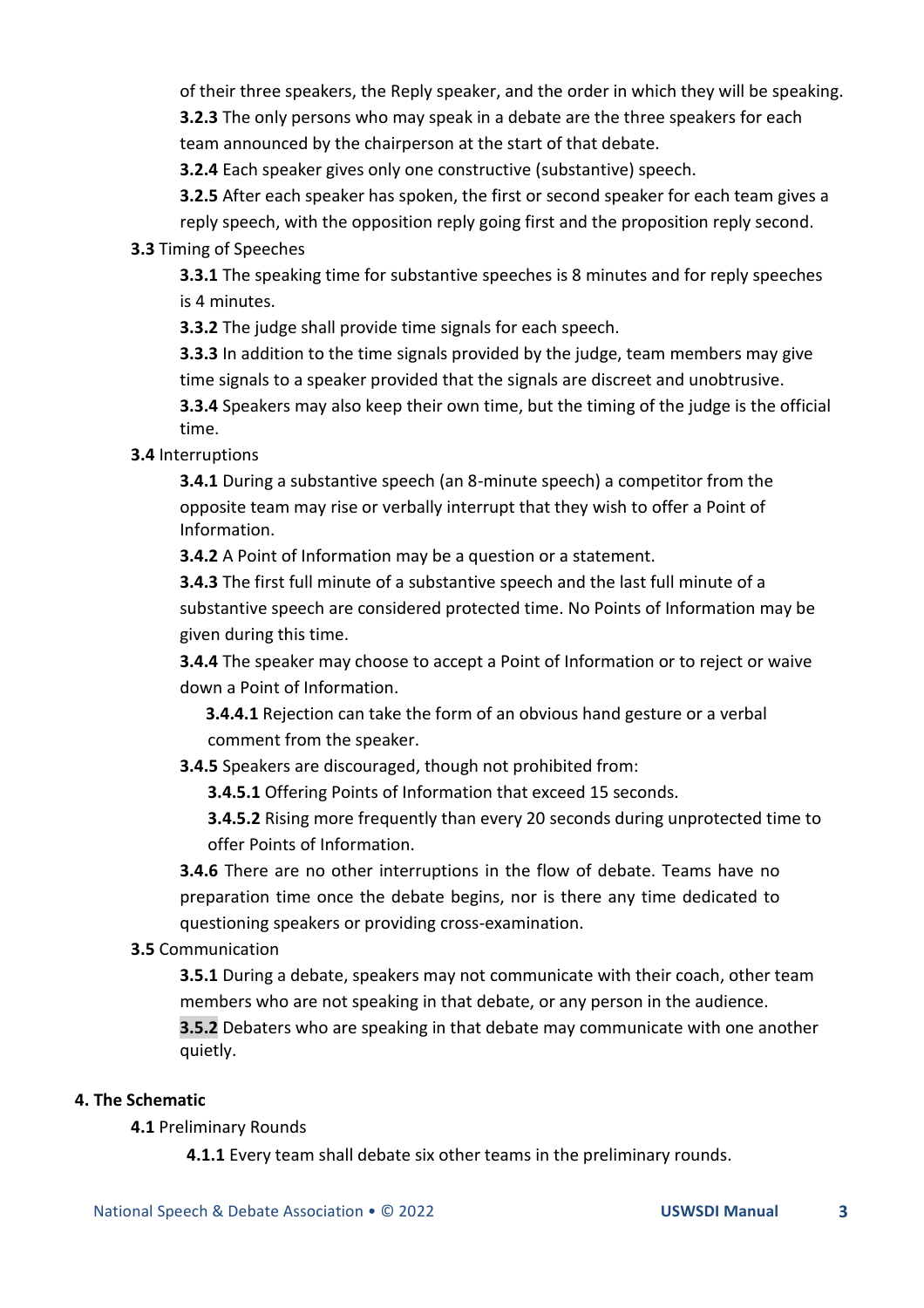**4.1.2** The first two of these six preliminary debates shall be randomly paired by a computer program avoiding same district and same state conflicts. Teams will debate opposite sides of the same motion in the first two rounds.

**4.1.3** The remaining four preliminary debates shall be determined by a computer program using a traditional high/low pairing procedure system.

**4.1.4** In the preliminary rounds, a team shall not debate another team originating from the same district.

**4.1.5** In the preset rounds, a team shall not debate another team originating from the same state. For the purposes of better facilitating pairing and judge placement procedures at the National Tournament, any state that has seven (7) or more NSDA districts will be as evenly divided as possible into two separate groups. The districts will be divided by the national office based on geographic location and district size equalization.

**4.1.6** In the powermatched preliminary rounds, a team may debate another team originating from the same state but not its same district.

**4.1.7** In subsequent elimination rounds, a team may debate another team originating from the same state or the same district.

**4.1.8** In the preliminary rounds, one team may not hit another team more than once.

**4.1.9** If there are an odd number of teams, a team may receive a bye.

**4.1.9.1** In the preset rounds, the bye is randomly assigned by the computer.

**4.1.9.2** In the powermatched preliminary rounds, the bye is awarded to the lowest ranked team that has not already received the bye.

**4.1.10** Unless unavoidable, all teams will compete on the Proposition and Opposition side an equal number of times in the preliminary rounds.

# **4.2** Alterations to the Draw

**4.2.1** On the day of tournament registration, the National Speech & Debate Tournament shall provide to the teams participating the schematic or draw for the preset preliminary rounds.

**4.2.1** If a team withdraws after the schematic or draw has been printed, the tournament director may make a new schematic or adjustments to the draw, but is not mandated to do so. This decision is the sole discretion of the National Tournament Director.

**4.2.2** All teams who would have debated against a team that has withdrawn are taken to have won the debate by forfeit.

**4.2.3** Where a team has either won or lost a debate by forfeit, the team will be taken to have received speaking points equivalent to the average of their speaking points in all other rounds.

# **5. The Break**

**5.1** Preliminary Round Break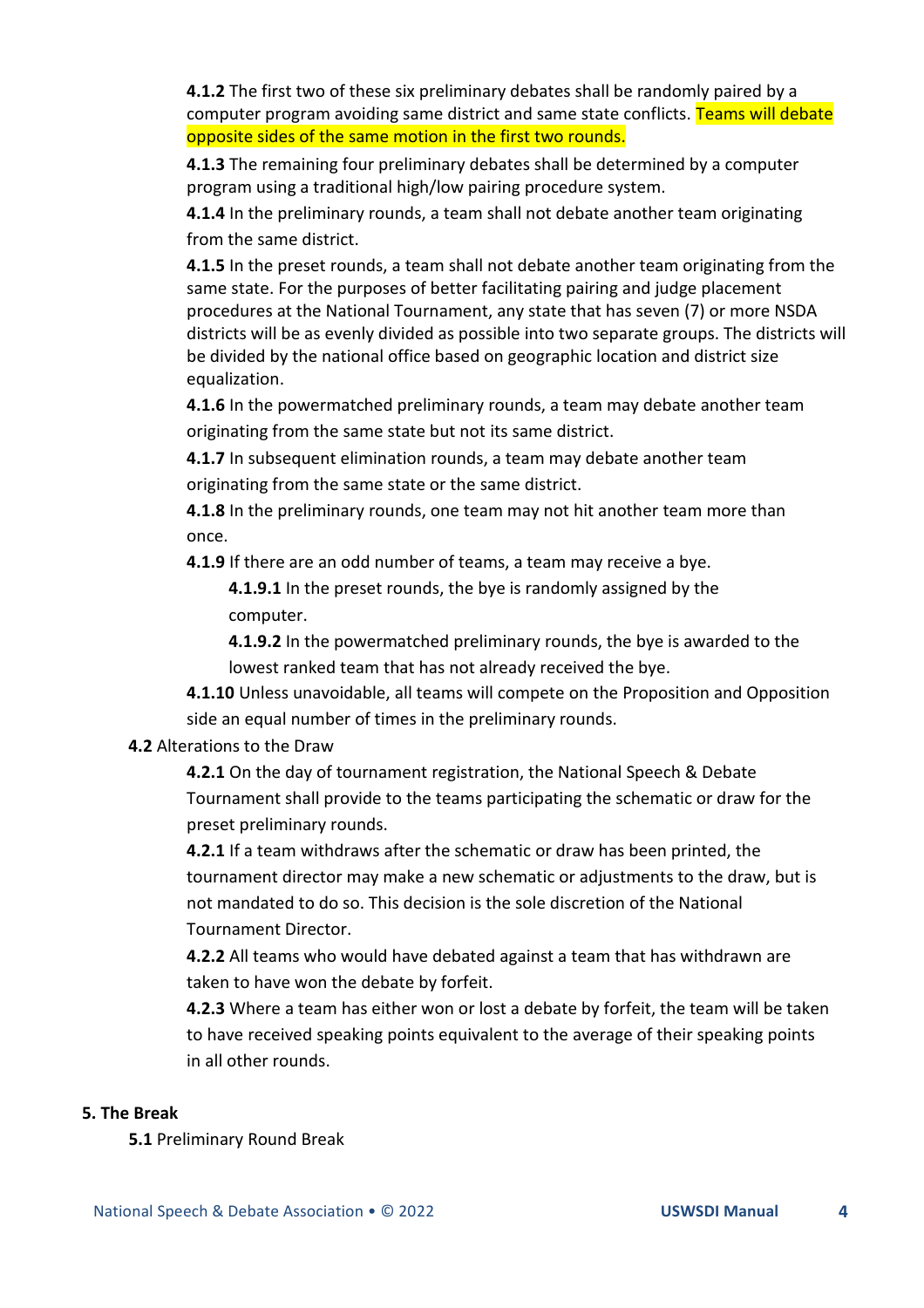**5.1.1** All teams with a 4-2 record or better shall advance to the elimination debates and be seeded in rank order.

**5.1.2** At the end of the preliminary rounds, teams shall be ranked according to the number of wins.

**5.1.3** If teams are tied on the same number of wins, they shall be separated by tiebreakers on the following priority

- a. The sum of the judges' scores for the team less the sum of the highest score and the lowest score for that team.
- b. The sum of the judges' scores for the team.
- c. The sum of the number of wins by the preliminary opponents of the team.
- d. The sum of the judges' scores for the team less the sum of the two highest scores and the two lowest scores for the team.
- e. The sum of the judges' scores for the preliminary opponents of the team.
- **5.2** Elimination Debates
	- **5.2.1** Bracket

**5.2.1.1** The teams ranked according to rule 5.1 shall debate using a traditional bracketing system.

**5.2.1.2** Brackets will not be broken to avoid same district or same state conflicts.

**5.2.2** Type of Debate

**5.2.2.1** Preliminary and elimination rounds will be a mix of impromptu and prepared motions. The motion types are announced on the schedule.

**5.2.3** The Final Round

**5.2.3.1** The winners of the Semifinals shall debate in the Final round.

**5.2.3.2** The motion for the Final round shall be a motion announced at the same time as the motions for the preliminary rounds.

# **6. Motions**

**6.1** Motion Format

**6.1.1** Motions shall take the format befitting debate in a House of Parliament, always beginning with the phrase "This House," which will often—but not exclusively—be followed by the verbs "would," "believes that," or "regrets."

# **6.2** Prepared Debates

**6.2.1** The National Speech & Debate Association will announce a list of motions for prepared rounds on May 1 of the year of the competition.

**6.2.2** Motions for prepared debates shall be written by officers of the National Speech & Debate Association in consultation with community members.

# **6.3** Impromptu Debates

**6.3.1** The National Speech & Debate Association will prepare motions for impromptu debates in consultation with community members.

**6.3.2** The motions for impromptu debates shall be assigned by the National Speech & Debate Association, taking into consideration difficulty, subject variety, and other qualities as appropriate.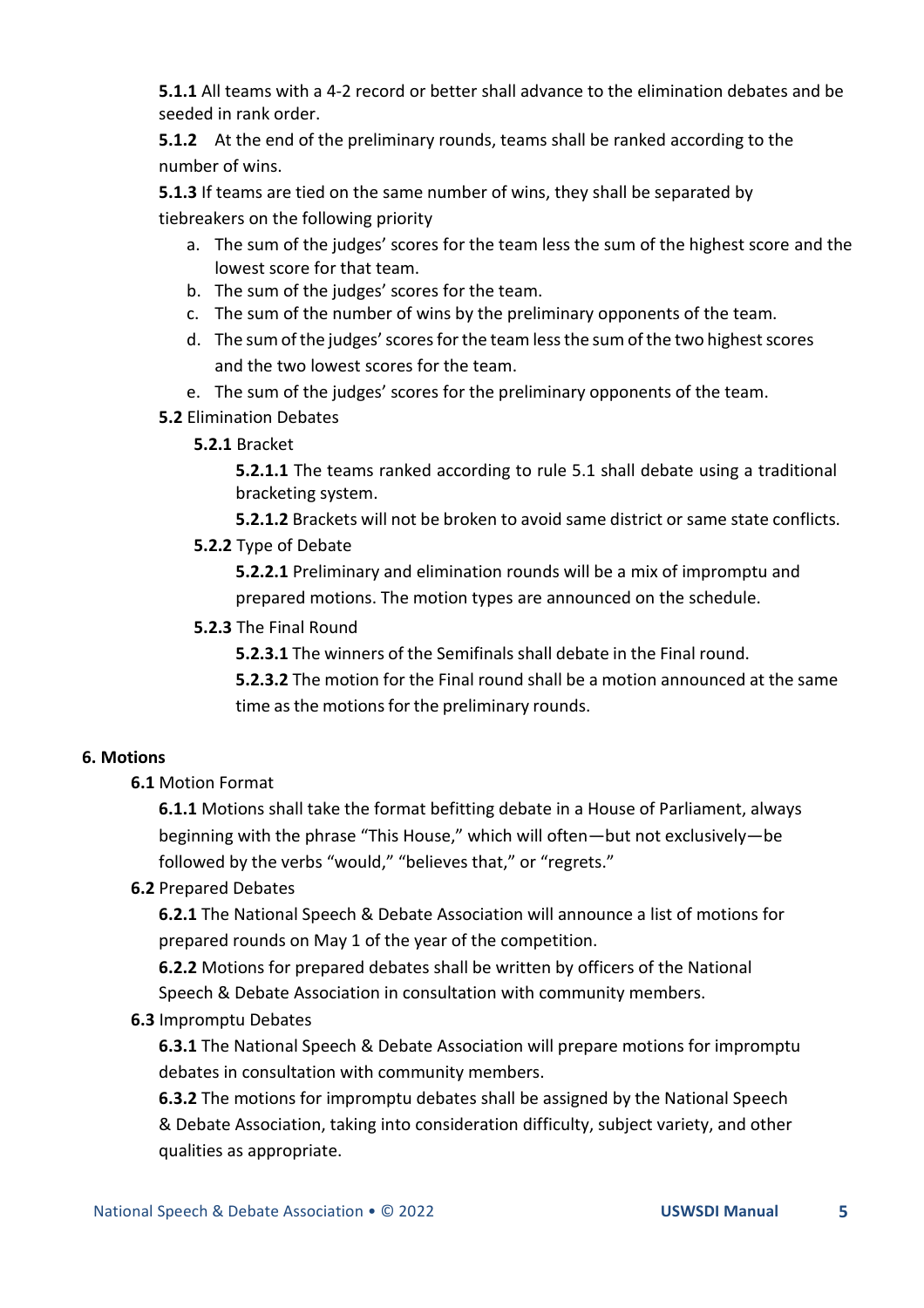#### **7. Language**

**7.1** All debates shall be in English.

#### **8. Prepared Debates**

**8.1** Prepared Debates Definition

**8.1.1** This part of the rules applies to any prepared debates.

**8.2** Preliminary Rounds

**8.2.1** At the discretion of the National Speech & Debate Association, no fewer than one half of the debates for any team in the preliminary rounds will be prepared debates.

# **8.3** Preparation

**8.3.1** From the release of the prepared motions on May 1 of the tournament year, teams may use as much or as little time to prepare for the prepared motions as they choose.

**8.3.2** All team members may participate in preparation of prepared motions.

**8.3.3** Coaches, team managers, parents, fellow students, and other interested parties may assist in preparing for prepared motions.

# **8.4** Materials

**8.4.1** During preparation, any materials may be used that are conducive to their education and preparation.

**8.4.2** During the debate, students may bring prepared notes with them into the round. However, **no electronic retrieval devices** (except the use of cellular phones for timing outlined in 8.4.3), including tablet and laptop computers, are permitted in the round. **Notes should be in paper form.** Rules in the High School Unified Manual concerning the use of internet-enabled devices do not apply to the World Schools Debate Invitational. **8.4.3** The use of hand-held cellular phones is permitted as a timing device only. The cellular phone must be kept in airplane mode during the debate. Use for any purpose other than timing may result in the loss of a round.

**8.4.3** During the debate, students are permitted to bring with them an English language dictionary or a bilingual dictionary and a single-volume encyclopedia or almanac. Other printed or published materials, including documents referred to during the course of prepared speeches, may also accompany a team into the room.

# **9. Impromptu Debates**

**9.1** Impromptu Debates Definition

**9.1.1** This part of the rules applies to any impromptu debates.

**9.2** Preliminary Rounds

**9.2.1** At the discretion of the National Speech & Debate Association, up to one half of the debates for any team in the preliminary rounds may be Impromptu Debates. **9.2.2** If impromptu debates are included in the preliminary rounds, every team must have the same number of impromptu debates as every other team, with the exception of byes.

# **9.3** Preparation Time and Procedure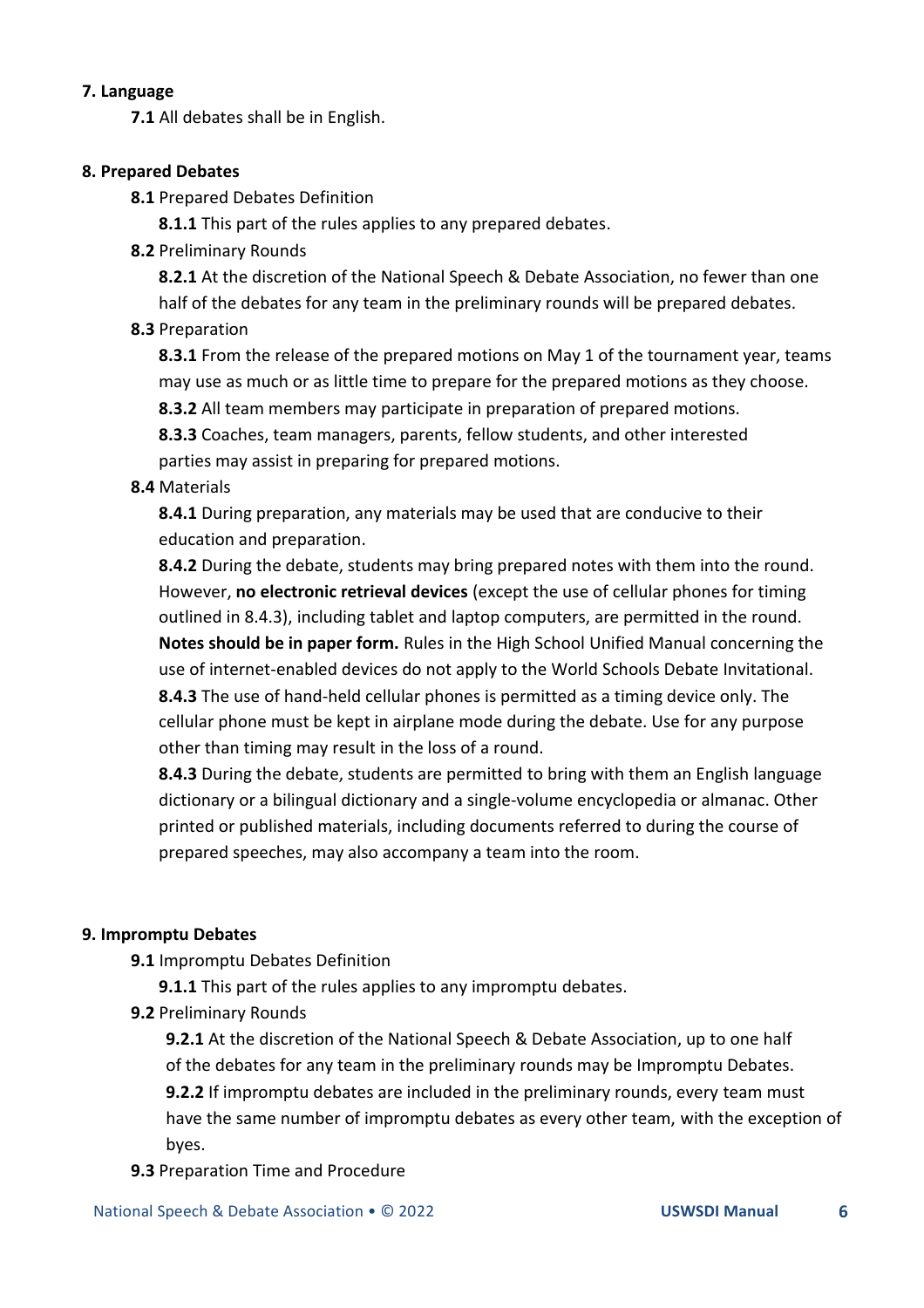**9.3.1** Both the team supporting the motion and the team opposing the motion shall have one hour from the time the motion is released until the beginning of the impromptu round.

**9.3.2** All members of the team—both those who will be speaking in the round and any other members who may speak in other rounds—may participate in preparation. Up to five members of a team may participate. Team members may not consult coaches or anyone other than the five members.

## **9.4** Materials

**9.4.1** Teams may **not** bring any handwritten, printed, or published materials with them into their preparation room (or area) for impromptu debates, with the exception of a published English language dictionary or a published bilingual dictionary and a published single-volume encyclopedia or almanac per team. No digital resources are permitted.

**9.4.2** Teams may **not** use any electronic storage and retrieval devices, including tablet or laptop computers or hand-held cellular telephones in the preparation room (or area) for impromptu debates (except the use of cellular phones for timing—see 9.4.3 below.) **Notes should be in paper form.**

**9.4.3** The use of hand-held cellular phones is permitted as a timing device only. The cellular phone must be kept in airplane mode during preparation and the debate. Use for any purpose other than timing may result in the loss of a round.

**9.4.4** During the debate, students are permitted to bring with them hand-written notes prepared during the preparation period, an English language dictionary or a bilingual dictionary and a single-volume encyclopedia or almanac. **No other** printed or published materials are permitted. No digital resources are permitted.

**9.4.5** Use of the Internet or any communication with anyone who is not one of the five team members during preparation may result in the loss of the round.

#### **10. Judging**

**10.1** Number of Judges

**10.1.1** All preliminary rounds shall be judged by a single judge.

**10.1.2** Elimination rounds through quarterfinals shall be judged by a panel of three judges per debate who shall make their decision independently of one another. **10.1.3** Semifinals shall be judged by a panel of five judges who shall make their decision independently of one another.

**10.1.4** Finals shall be judged by a panel of not less than five judges who shall make their decision independently. If more judges are used, an odd number must be maintained.

#### **10.2** Affiliation

**10.2.1** A judge shall not judge a team from their own district.

**10.2.2** A judge shall not judge a team from their own state unless deemed unavoidable by the National Tournament Director.

**10.2.3** A judge shall not judge a team where to do so would lead a reasonable person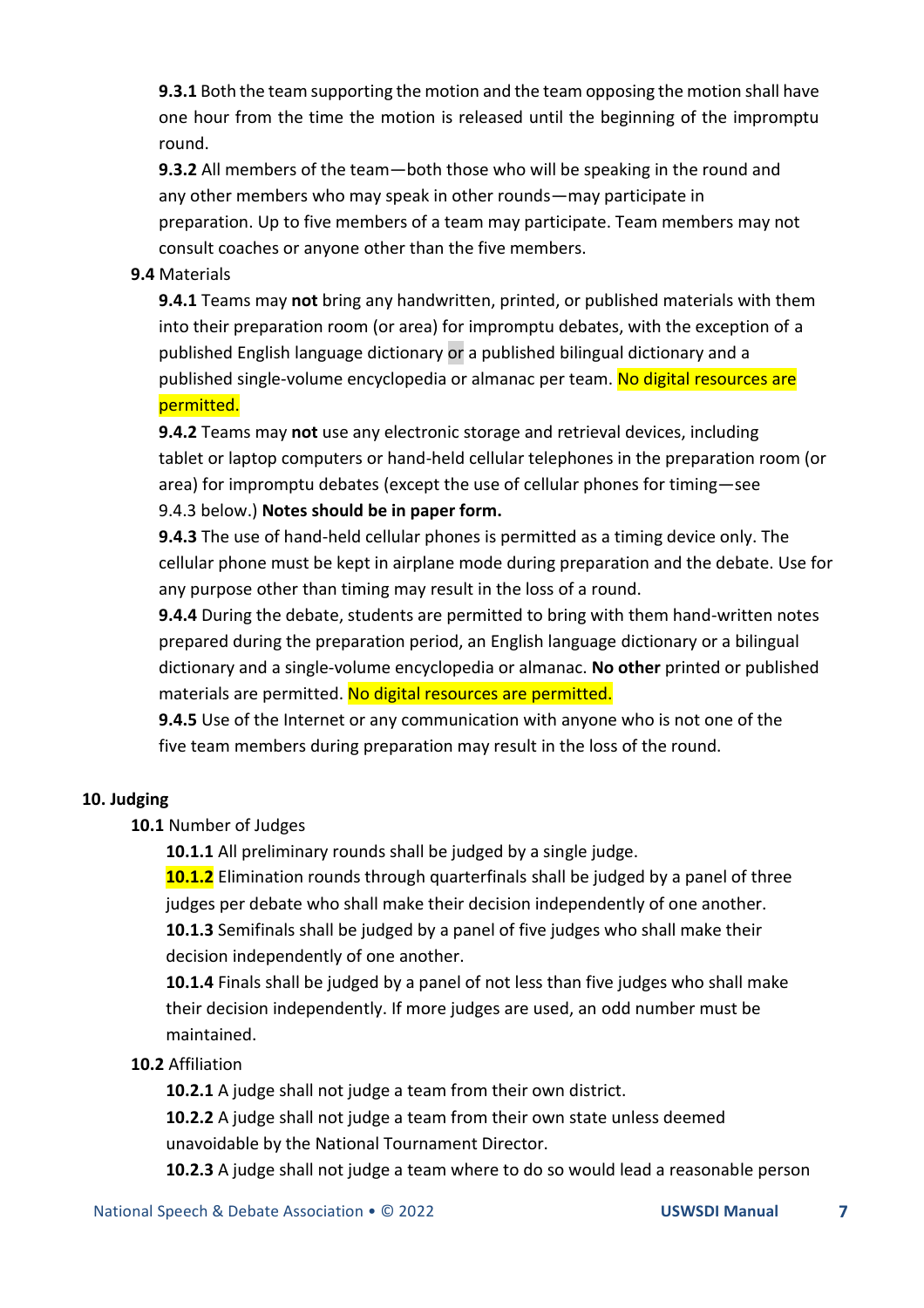to believe that the judge could not judge the team impartially.

#### **10.3** Judging Repetition

**10.3.1** A judge will not judge the same team more than once during preliminary rounds.

**10.3.2** A judge who has judged a team in the preliminary rounds may judge that team during elimination rounds but preference will be given to judges who have not yet judged the team.

# **10.4** Winning a Debate

**10.4.1** In preliminary rounds, a debate is won by the team who receives the highest team score from the judge. There are no low-point wins or tied team points.

**10.4.2** In elimination rounds or any rounds with a panel of judges, the debate is won by the team who receives a winning ballot from a majority of judges in the round. The sum of team scores determines a winning ballot. There are no low-point wins or tied team points.

#### **10.5** Judging Criteria

**10.5.1** The decision of who won a debate shall be the sole discretion of the judge(s) of the debate.

**10.5.2** Judges will use electronic ballots available through Tabroom.com.

**10.5.3** Judges will use the following scoring criteria as outlined on the official ballot: a. Style: 40% of total score. Speakers should communicate clearly using effective rate, pitch, tone, hand gestures, facial expressions, etc. The use of notes should not be penalized unless it hinders delivery; however, speakers should not read their speeches. Notes are to be used only for reference.

b. Content: 40% of total score. This portion of the score should focus on the argumentation used by the speaker, divorced from the style. Weak arguments should be marked accordingly, even if the other team does not expose a weak argument. Judges should not be influenced by their own personal beliefs or specialized knowledge when making this decision.

c. Strategy: 20% of total score. Strategy consists of whether or not the speaker understands the importance of the issues in the debate and the structure/timing of the speech. Debaters should identify the most substantive issues and allocate their time to covering issues based on the relative importance. Strategy may also consider answers to points of information and choosing when/how to address them. Strategy is not

content: a speaker who answers the critical issues with weak responses should get poor marks for content but good marks for strategy.

**10.5.4** A judge's scoring decisions using the above criteria are at the sole discretion of the judge(s) in the round and cannot be protested.

#### **11. Evidence and Argumentation**

**11.1** Use of Evidence